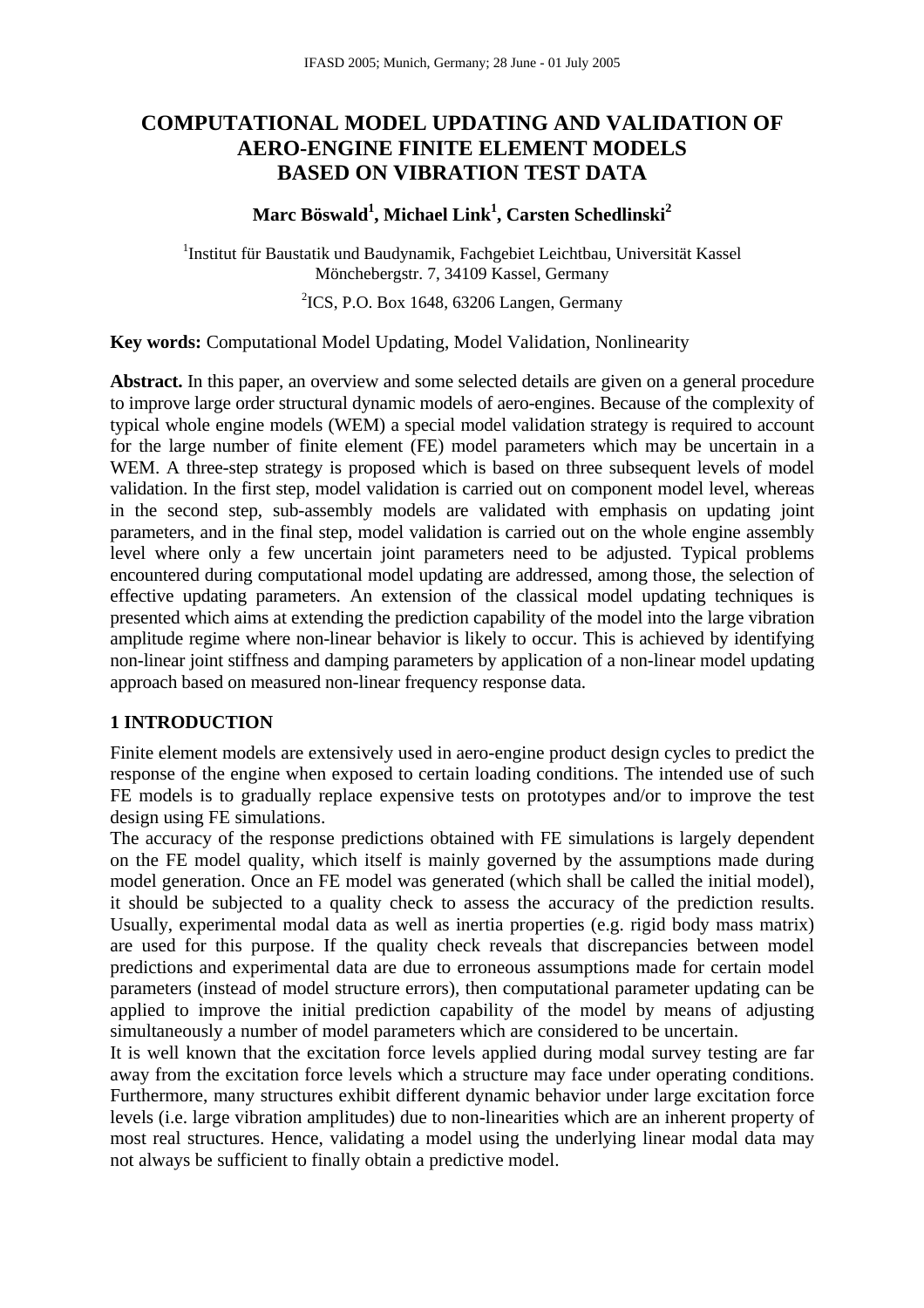Assuming that the behavior of the structure in the low vibration amplitude regime (i.e. low excitation force levels) can be described with sufficient accuracy by a linear model, then the experimental modal data can only be used to validate the so called underlying linear model. In addition, carefully designed vibration tests using large excitation force levels can be used to characterize the non-linear behavior of the structure. The basic idea followed in this paper is that after the underlying linear model has been validated, this model can be extended to account for local non-linearities like those occurring at joints. Afterwards, measured nonlinear response data can be used in a computational model updating procedure to identify/improve the parameters of the non-linear elements introduced at the joints to account for the non-linear behavior. This extension of the classical computational model updating approach and was developed and applied to a whole aero-engine model within the European research project CERES.

## **2 MODEL AND TEST DATA QUALITY ASSESSMENT**

In [1] it is stated that model errors mainly arise from three different sources. These are idealization errors, discretization errors, and erroneous assumptions for model parameters.

Idealization errors result from the assumptions made to characterize the mechanical behavior of the structure. This involves the selection of element types and element formulations used to represent certain model parts, for instance, if beam elements are appropriate to model spokes and vanes of aero-engine casings, or if other element types are better suited.

Discretization errors are introduced by numerical methods inherent in the finite element method. Among those are typical meshing problems, for example, if a certain mesh of finite elements with their inherent shape functions is appropriate to approximate the true deformation of a structure under a given loading condition, or if a mesh refinement is necessary.

Erroneous assumptions for model parameters are introduced wherever the properties (stiffness, mass, and damping) of elements can only be roughly estimated such that the level of confidence in these properties is relatively low. Examples are modeling shell areas of varying thickness by using a mesh of shell elements with constant thickness, or the determination of the stiffness and damping properties of a simple bolted joint.

Idealization and discretization errors **cannot** be corrected automatically and have to be detected by engineering judgment during an initial model quality check. Erroneous assumptions for model parameters can be corrected by using computational model updating. However, this will only yield reasonable results if the initial model structure is physically meaningful. From that point of view, computational model updating can be considered as a simultaneous fine tuning of a number of model parameters which cannot be done manually within reasonable time scales.

The requirements posed on the quality of FE models w.r.t. their final utilization are discussed in [1] and are given there in terms of acceptable frequency deviations and acceptable MAC values [2] between experimental modal data and analytical modal data obtained with the FE model. These requirements are pretty much dependent on the type of structure under consideration and the quality of the test data which is available so that absolute numerical limits for frequency deviations and MAC values can generally not be specified.

Another aspect to be considered is the quality and the quantity of the test data. In many cases the FE engineer who is responsible for the FE model is supplied with experimental modal data without information about the quality of the experimental modal analysis. However, this information is necessary to check if the quality of the experimental modal data is sufficiently high that it is justified to use it for model updating. Test data quality assessment would enclose the test setup, the frequency response functions, and the extracted modal data. Items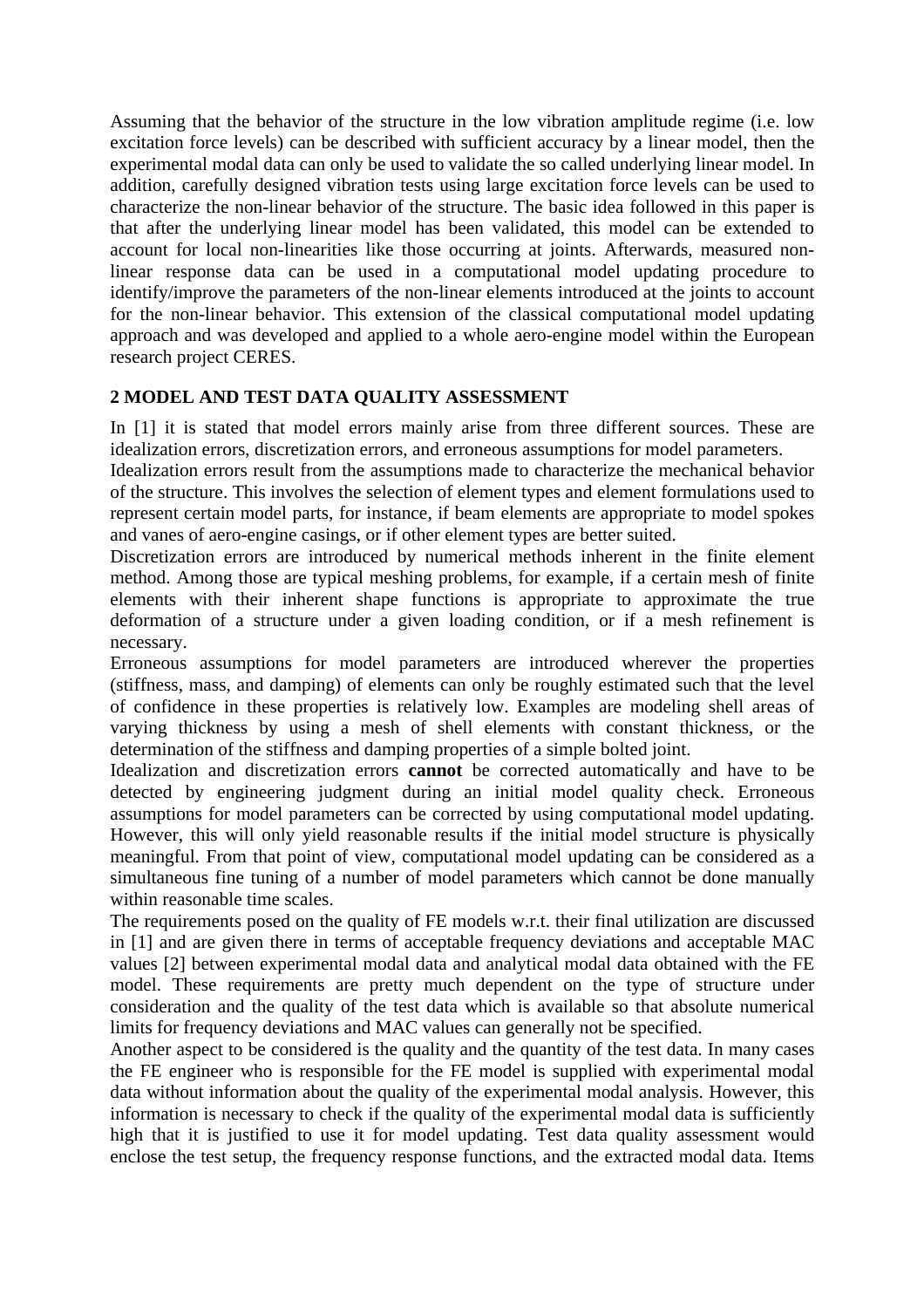like quality of excitation, sensor location, repeatability, reciprocity, and robustness of extracted modes with respect to different extraction methods should be assessed [3], [4].

#### **3 OUTLINE OF UPDATING THEORY**

Computational model updating is based on the parameterization of the system matrices of the model according to the so called substructure matrix approach [5, 6, 7]. However, in order to generalize the updating theory to the non-linear case some extensions have to be introduced. In general, the parameterization of a model is done by a Taylor series expansion of the system matrices of the FE model:

$$
[M] = [M_A] + \sum_{i=1}^{I} m_i \cdot \frac{\partial [M]}{\partial m_i} \cdot \alpha_i , \qquad (1a)
$$

$$
[K] = [K_A] + \sum_{j=1}^{J} k_j \cdot \frac{\partial [K]}{\partial k_j} \cdot \beta_j,
$$
 (1b)

$$
[C] = [C_A] + \sum_{k=1}^{K} c_k \cdot \frac{\partial [C]}{\partial c_k} \cdot \gamma_k .
$$
 (1c)

In equations (1),  $[M_A]$ ,  $[K_A]$ ,  $[C_A]$  are the mass-, stiffness-, and damping matrix of the initial model,  $m_i$ ,  $\bar{k}_j$ ,  $c_k$  are the actual values for the uncertain mass-, stiffness-, and damping parameters, and  $\alpha_i$ ,  $\beta_j$ ,  $\gamma_k$  are the dimensionless design parameters to be updated (updating parameters). If the erroneous mass-, stiffness-, and damping parameters  $m_i$ ,  $k_j$ ,  $c_k$  appear linear in the overall system matrices, then the well known substructure matrix approach for FE model parameterization is obtained [5, 6, 7] with constant substructure mass-, stiffness-, and damping matrices defining type and location of the model error:

$$
[M_i] = m_i \frac{\partial [M]}{\partial m_i},
$$
 (2a)

$$
\left[K_j\right] = k_j \frac{\partial [K]}{\partial k_j},\tag{2b}
$$

$$
\left[C_{k}\right] = c_{k} \frac{\partial \left[C_{k}\right]}{\partial c_{k}}.
$$
 (2c)

These substructure matrices may either affect a single element, a group of elements (e.g. all elements which refer to the same material property), or even a complete component model of an overall assembled model. This means that a single design parameter  $\alpha_i$ ,  $\beta_j$ ,  $\gamma_k$  may affect a certain portion of the overall stiffness-, mass-, or damping matrix and thus determines type and location of the assumed model error.

The unknown design parameters which describe the impact of the model errors related to  $[M_i]$ ,  $[K_j]$ ,  $[C_k]$  are comprised in the parameter vector  $\{p\}$ :

$$
\{p\} = \{\alpha_1 \quad \cdots \quad \alpha_l \mid \beta_1 \quad \cdots \quad \beta_J \mid \gamma_1 \quad \cdots \quad \gamma_K\}^T,
$$
 (3a)

$$
\{p\} = \{p_1 \quad \cdots \quad p_{np}\}^T, \ np = I + J + K. \tag{3b}
$$

The parameterization of the FE model according to equations (1) allows for local updating of uncertain model areas. Using these equations together with appropriate residuals containing the test/analysis deviations the following objective function *J* can be derived: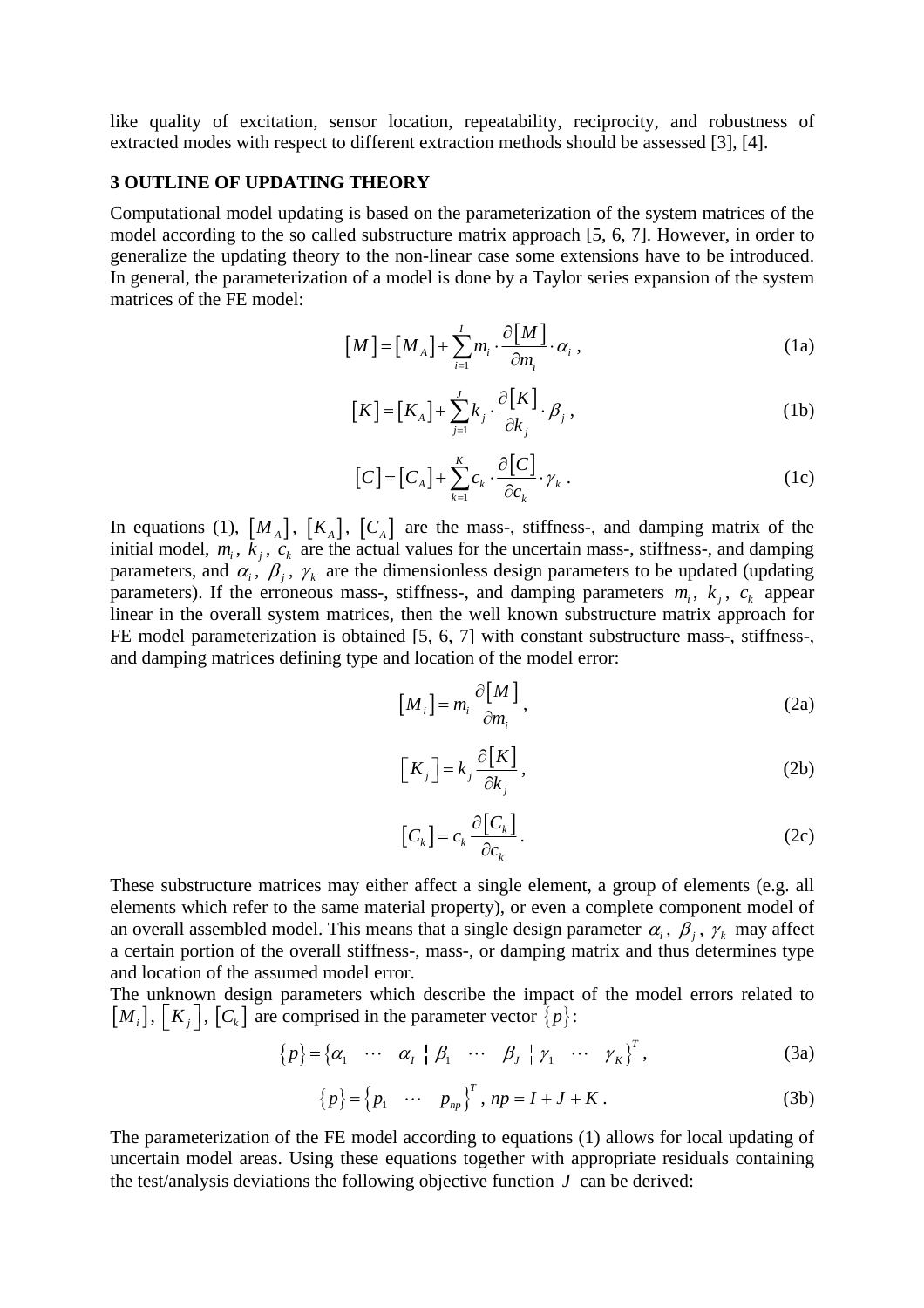$$
J(\{p\}) = \left\{r(\{p\})\right\}^T [W] \left\{r(\{p\})\right\} \to \min. \tag{4}
$$

In this equation,  $\{r(\{p\})\}$  is the residual vector which is a function of the unknown design parameters and  $\left[\hat{W}\right]$  is a symmetric weighting matrix. The objective function (4) contains the weighted square sum of the test/analysis differences and shall be minimized during updating. The residual vector  $\{r(\{p\})\}$  holds the difference between test data comprised in vector  $\{u^i\}$ and the analytical data comprised in vector  $\{u^a(\{p\})\}$ :

$$
\{r(\{p\})\} = \{u^t\} - \{u^a(\{p\})\}.
$$
 (5)

Since the analytical data vector  $\{u^a(\{p\})\}$  usually depends in a non-linear way on the design parameters, the minimization problem of equation (4) is also non-linear and must be solved iteratively. One way to solve such a non-linear minimization problem is the classical sensitivity approach, where the analytical data vector is linearized at point 0 by a Taylor series expansion truncated after the first term:

$$
\left\{u^a\left(\left\{p\right\}\right)\right\} = \left\{u^a_0\right\} + \left[G_0\right]\left\{\Delta p\right\}.
$$
 (6)

Introducing the Taylor series expansion of the analytical data vector into equation (5) leads to:

$$
\{r(\{p\})\} = \{u^i\} - \{u_0^a\} - [G_0]\{\Delta p\} = \{r_0\} - [G_0]\{\Delta p\},\tag{7}
$$

with:  ${r_0} = {u' } - {u_0^a}$  residual vector at the linearization point 0

$$
[G_0] = \frac{\partial \{u^a(\{p\})\}}{\partial \{p\}}\Big|_{\{p\}=\{p_0\}}
$$
 sensitivity matrix at the linearization point 0  

$$
\{\Delta p\} = \{p\} - \{p_0\}
$$
design parameter changes  

$$
\{p_0\}
$$
design parameters at linearization point 0

Introducing the linearized residual (7) into the objective function (4) and introducing additionally a so-called regularization term to account for ill-conditioned sensitivity matrices yields the quadratic objective function:

$$
J\left(\{\Delta p\}\right) = \underbrace{\left\{r\left(\{\Delta p\}\right)\right\}^T \left[W\right] \left\{r\left(\{\Delta p\}\right)\right\}}_{\text{residual term}} + \underbrace{\left\{\Delta p\right\}^T \left[W_p\right] \left\{\Delta p\right\}}_{\text{regularization term}},\tag{8}
$$

with the symmetric weighting matrix  $\begin{bmatrix} W_p \end{bmatrix}$  (regularization matrix) to constrain excessive parameter variations in each iteration step.

If the design parameters are not bounded the minimization of the objective function (8)

$$
J(\{\Delta p\}) \to \min \quad \Rightarrow \quad \frac{\partial J(\{\Delta p\})}{\partial \{\Delta p\}} = \{0\} \tag{9}
$$

leads to the following equation for the calculation of design parameter changes at the linearization point 0:

$$
\{\Delta p\} = \left[\left[G_0\right]^T \left[W\right]\left[G_0\right] + \left[W_p\right]\right]^{-1} \left[G_0\right]^T \left[W\right] \{r_0\}.
$$
\n(10)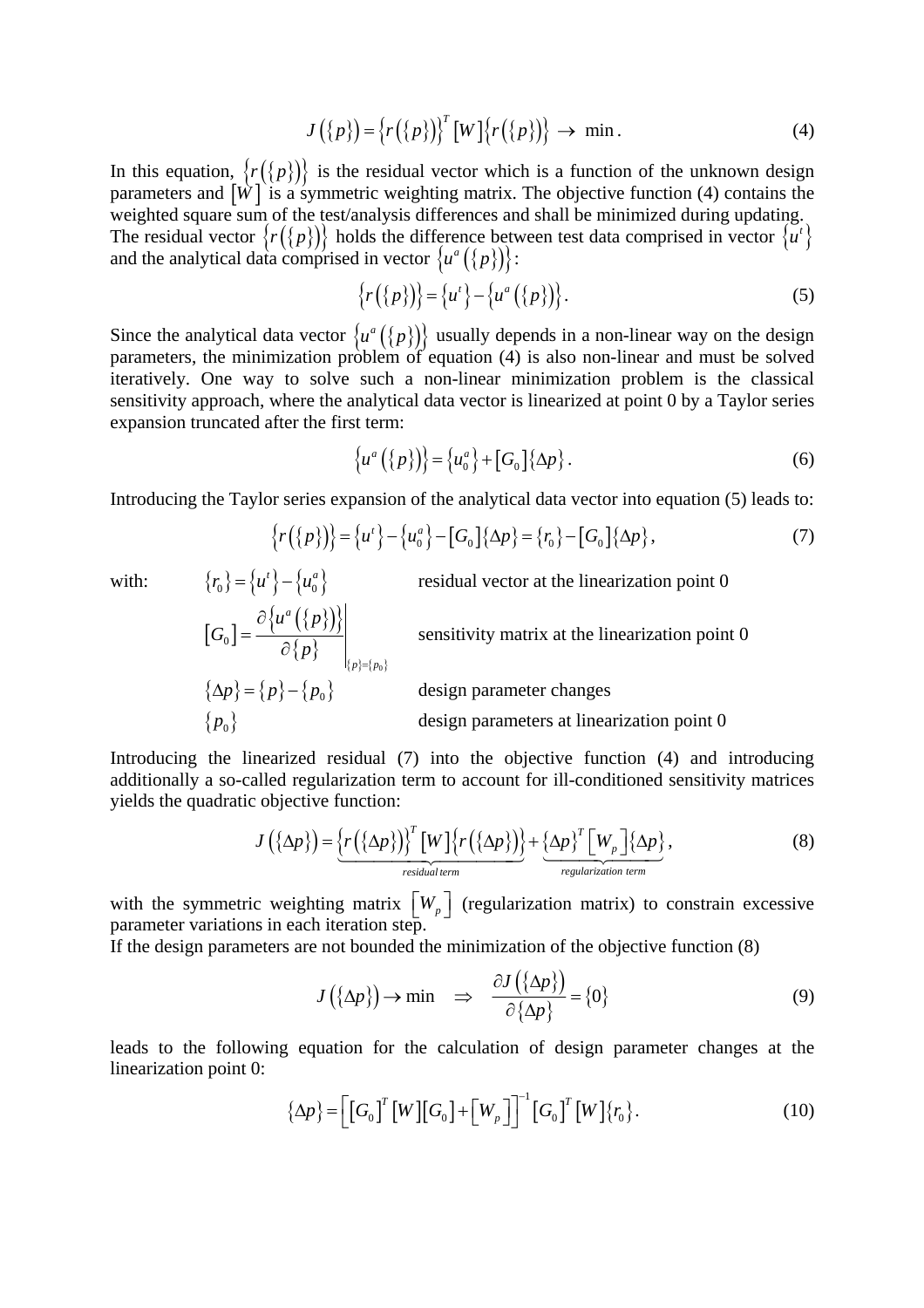The parameter changes calculated from equation (10) are added to the initial parameter values at the linearization point and the objective function must be evaluated again using the new design parameters {*p*}:

$$
\{p\} = \{p_0\} + \{\Delta p\}.
$$
 (11)

The procedure of calculating a vector of design parameter changes  $\{\Delta p\}$ , adding them to a given vector of initial design parameters  $\{p_0\}$ , and the computation of the results of the structure with the new vector of design parameters  $\{p\}$  continues until the objective function (4) drops below a certain threshold value, or respectively, until the test/analysis deviations converge to an acceptable level w.r.t. the intended usage of the model [1].

The residuals used in computational model updating can be manifold and many of them have been proposed. Most frequently, eigenfrequency and mode shape deviations are utilized. In this case, the residual vector at the linearization point 0 is made up of eigenfrequency and mode shape differences (see [5, 6, 7]). In case of models with non-linear parameters, the theory of computational model updating remains unchanged, however, the type of residual has to be adopted to the specific problem at hand. In the non-linear updating example to be presented below the residual vector contains differences between experimental and analytical frequency response functions (FRFs) calculated and measured at different load levels. These FRFs are typically measured for a limited number of discrete frequencies  $\Omega_i$  due to the application of signal processing procedures during the measurements. Thus, the residual vector in case of non-linear updating has the following structure:

$$
\{r_0\} = \begin{cases} H^t_{jk} (\Omega_1) - H^a_{jk} (\Omega_1) \\ \vdots \\ H^t_{jk} (\Omega_n) - H^a_{jk} (\Omega_n) \end{cases},
$$
\n(12)

with  $H^i_{jk}(\Omega_i)$  being the experimental FRF at frequency point  $\Omega_i$  measured at the degrees of freedom (DoF)  $j = 1, ..., n$  when the excitation force was applied at DoF k, and  $H_{ik}^a(\Omega_i)$  is the corresponding analytical FRF obtained at the linearization point 0. The sensitivity matrix for the frequency response residual vector contains the derivatives of the analytical FRFs w.r.t. the design parameters:

$$
\begin{bmatrix}\nG_0\n\end{bmatrix} = \begin{bmatrix}\n\frac{\partial H_{jk}^a(\Omega_1)}{\partial p_1} & \cdots & \frac{\partial H_{jk}^a(\Omega_1)}{\partial p_{np}} \\
\vdots & \ddots & \vdots \\
\frac{\partial H_{jk}^a(\Omega_n)}{\partial p_1} & \cdots & \frac{\partial H_{jk}^a(\Omega_n)}{\partial p_{np}}\n\end{bmatrix}_{\{p\}=\{p_0\}}
$$
\n(13)

Currently, these derivatives are approximated by a finite difference approach within the nonlinear updating software Update\_NL. In case of non-linear updating the FRFs for different levels of excitation force are stacked in the residual vector (12) and in the sensitivity matrix (13).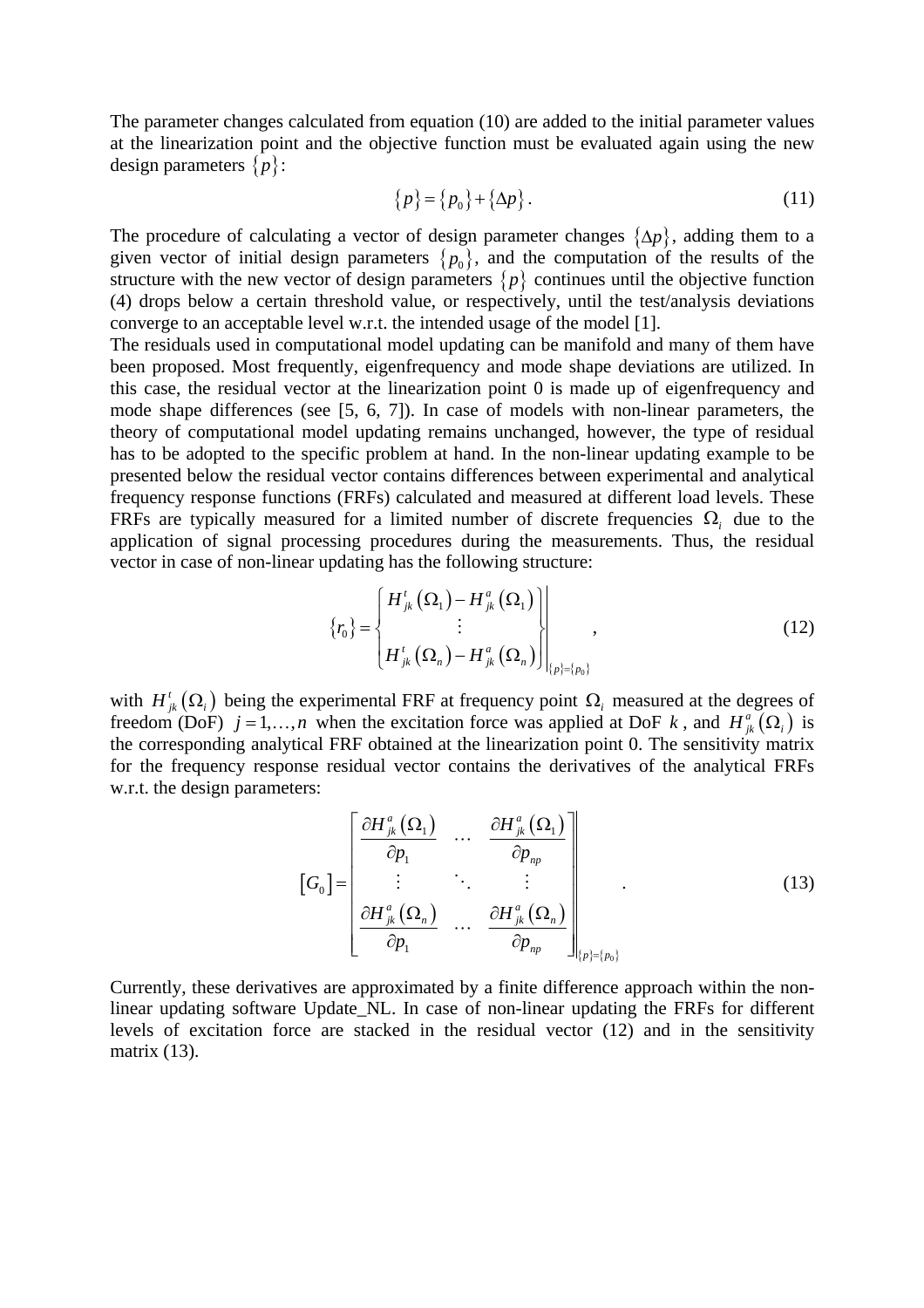#### **4 COMPUTATIONAL MODEL UPDATING OF AN AERO-ENGINE WEM**

The application of computational model updating to large order FE models often is accompanied by two basic problems. The first problem is the large number of FE model parameters which must be considered uncertain. This leads to a large optimization problem which may not be solved uniquely, i.e. a number of possible parameter combinations may exist which all fulfill the minimum criterion for the objective function. In such cases, the calculated parameter changes will suffer from the errors of ill-conditioning of the equation system increasing with the number of parameters and the result of computational model updating may be highly sensitive to the number of updating parameters and to the content of the residual vector. The second problem of updating large order FE models is related to the limited amount of test data available for updating. There is a rule of thumb which states that the number of updating parameters shall not exceed the number of eigenfrequencies available from a test. From these two problems of updating large order FE models it becomes clear that a strategy for updating is required to make updating of large order FE models feasible at all.

The updating strategy which is followed here was already applied in [8] and makes use of disassembling the overall structure into its components and to update the underlying linear models of these components individually using experimental modal data obtained from component tests with either unconstrained boundary conditions or with mass loaded boundaries. Afterwards, subsets of the updated components are assembled to form subassemblies, mainly in order to update the interface parameters like joint stiffnesses introduced between the components. Of course, at this stage it may also be necessary to update other parameters as well, for example, stiffness parameters which appeared to be insensitive in component model updating.

After subassembly models have been updated, the whole engine assembly model is formed from the updated component models and the updated subassembly models. At this stage a model correlation with whole engine test data from low level modal survey testing should already yield reasonable results, so that only minor adjustments are necessary of some interface parameters or of some other model parameters which appeared to be insensitive in the previous updating stages.

When this last stage of linear computational model updating has been performed successfully one can proceed to model non-linear effects at the joints to account for non-linear behavior in the large amplitude regime. It should be noted that an underlying linear model validated in the previous updating stages is a prerequisite for non-linear modeling and updating. This linear and subsequent non-linear modeling and updating strategy was applied to the aero-engine shown in figure 1 within the European research project CERES in which four universities and three aero-engine manufacturers worked together to improve the prediction capabilities of whole engine FE models.

The computational model updating software ICS.sysval was utilized for linear model updating using modal data, whereas University of Kassel's updating software Update\_NL was utilized for non-linear updating using frequency response data where the non-linear frequency response software HBResp was used to compute the non-linear analytical frequency response functions.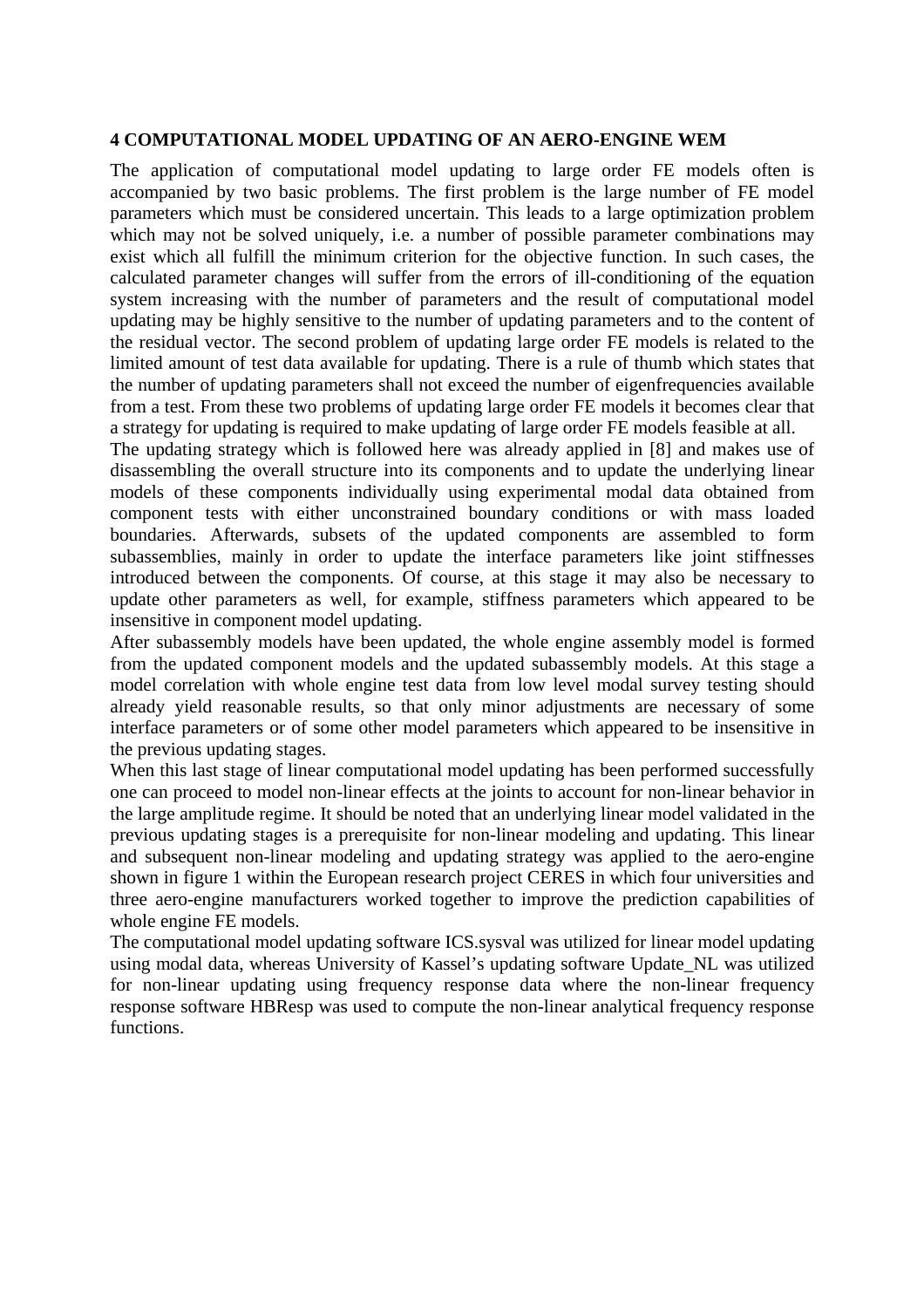

Figure 1: Aero-engine with accessories and WEM w/o accessories (ca. 105.000 degrees of freedom)

## **4.1 Computational model updating of a single component**

In this chapter some details are presented on updating a single component to explain the basic procedure of selecting meaningful updating parameters. Computational model updating of the CCOC (combustion chamber outer casing, component 5 in figure 7) shall be discussed here as a typical example for updating of single components.

In principle, the CCOC (see figure 2) is a thin walled cylindrical shell with flanges attached to the ends of the cylinder. The height of these flanges is varying in circumferential direction (so called scalloped flanges). As can be seen from figure 2, the structure has lots of bosses, holes and outtakes, which, however, do not disturb the rotational symmetry significantly. Some of these locally thickened shell areas also appear in a cyclic symmetrical pattern which supports the high degree of axisymmetry. The FE model was generated using the FE code MSC.Nastran, hence, some of the MSC.Nastran specific vocabulary is used in the following for the description of the updating parameters.



Figure 2: CCOC with tuning masses attached to the flanges for modal survey test

Computational model updating of the linear CCOC component model started with correlating analytical and experimental modal data. The experimental data was obtained from a modal survey test with the CCOC suspended by soft cords to simulate free/free conditions (see figure 2). Tuning masses were attached to front and rear flanges during the tests to enforce a certain spatial orientation of the ovalizing shell modes and thereby to make the comparison of the analytical and experimental mode shapes easier (these masses are also part of the FE model and were removed after component model updating).

The experimental modal data available for updating consists of 27 modes in the frequency range up to 1300 Hz. A correlation of experimental data and analytical data of the initial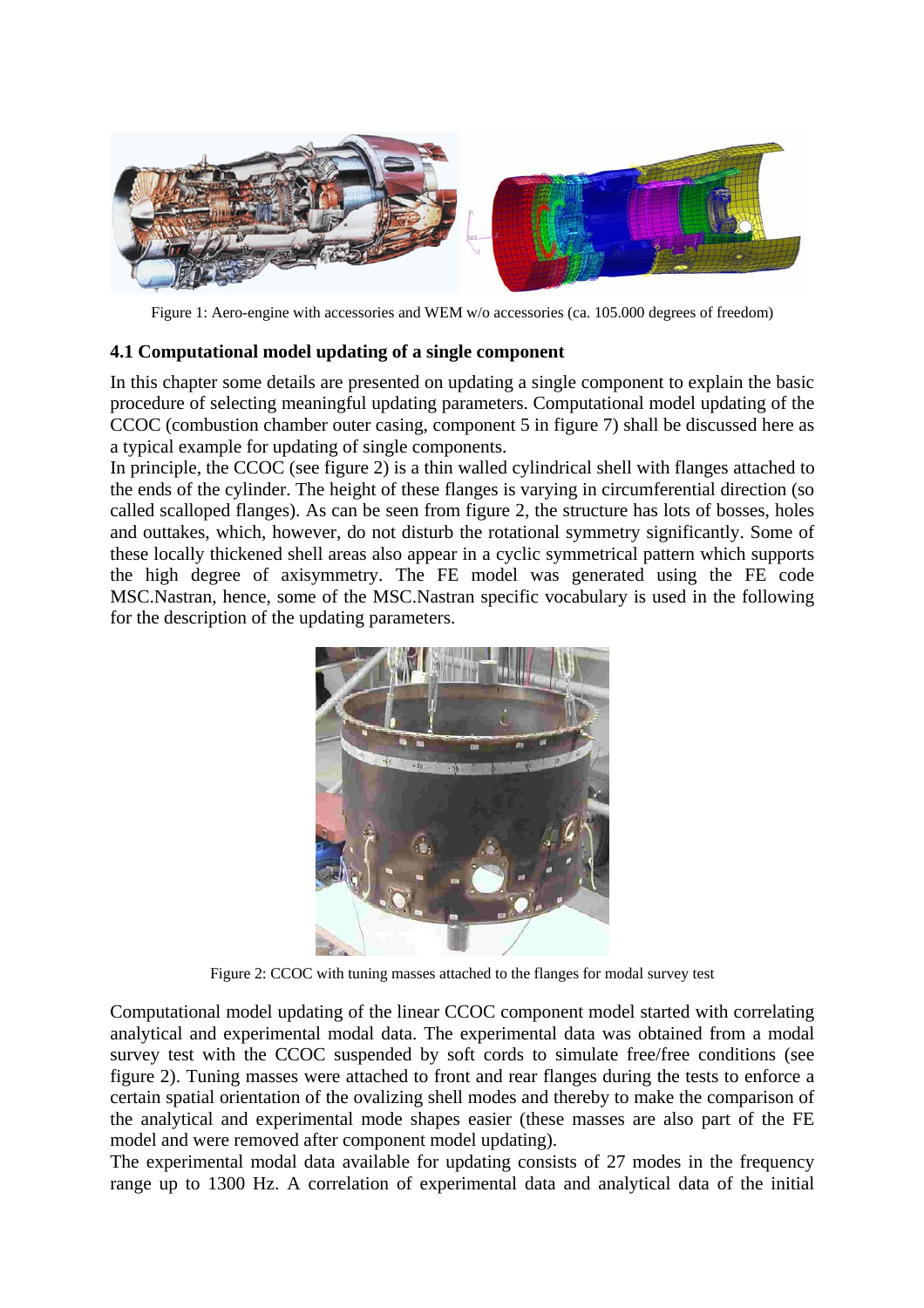model revealed that the model was much too stiff such that remodeling was necessary (only 10 out of 27 modes could be paired with MACs higher than 50%, the mean absolute frequency deviation of the paired modes was about 19.5% and the average MAC of the paired modes was 77.4%). It was found that circumferential rings of beam elements were the main reason for the initial model being too stiff. The intended purpose of these beam rings was to fit the FE model geometry to the CAD geometry of the real structure especially in areas with transitions in shell thicknesses and in areas with fillet radii (e.g. where flanges are connected to the casing shells). The stiffening effect of these beam rings was much more pronounced than it was expected so that they were either removed completely, or their connectivity was changed in such a way that one beam ring was no longer attached to only one circumferential ring of nodes but rather to more than one ring of nodes. Also some minor corrections related to the attachment of the tuning masses and their inertia properties had to be introduced. This kind of remodeling affects the mathematical structure of the model and cannot be updated automatically by numerical procedures. A subsequent correlation of the model results with experimental data was performed and led to much better results, see figure 3 (20 out of 27 modes could be paired with MACs higher than 50%, the mean absolute frequency deviation of the paired modes was about 8.1% and the average MAC of the paired modes was 80.5%).



Figure 3: Correlation results of test data and analytical data of the initial model after remodeling

Before starting computational model updating, a sensitivity analysis was performed for 32 model parameters (MSC.Nastran property card entries) which were assumed to be uncertain and which were selected by engineering judgment. Among them were, for example, the shell thicknesses of 15 circumferential rings of shell elements (T entry of the PSHELL card), the cross sectional properties of stiffening beam rings (A, I1, I2, J entries of the PBAR card), and widths and heights of the scalloped flanges which were either modeled by circumferential beam rings or by rings of shell elements. In case of a beam representation of a flange the cross sectional properties as well as the beam offset (W1A, W1B, W3A, W3B entries of the CBAR card) were considered as parameters, whereas in case of a shell representation of a flange the shell element thickness and the radial coordinate of the element nodes were considered as parameters.

Three sets of possible updating parameters were selected out of the 32 candidate parameters. The first set was assembled from the 10 most sensitive parameters in terms of eigenfrequency sensitivity w.r.t. only those eigenfrequencies which showed large deviations in the initial correlation. The second set was assembled from the 10 most sensitive parameters in terms of mode shape sensitivity w.r.t. only those mode shapes which had low MACs in the initial correlation. The third set was assembled from the 10 most effective parameters for reducing the so called equation error, see [9]. A final set of updating parameters was then selected from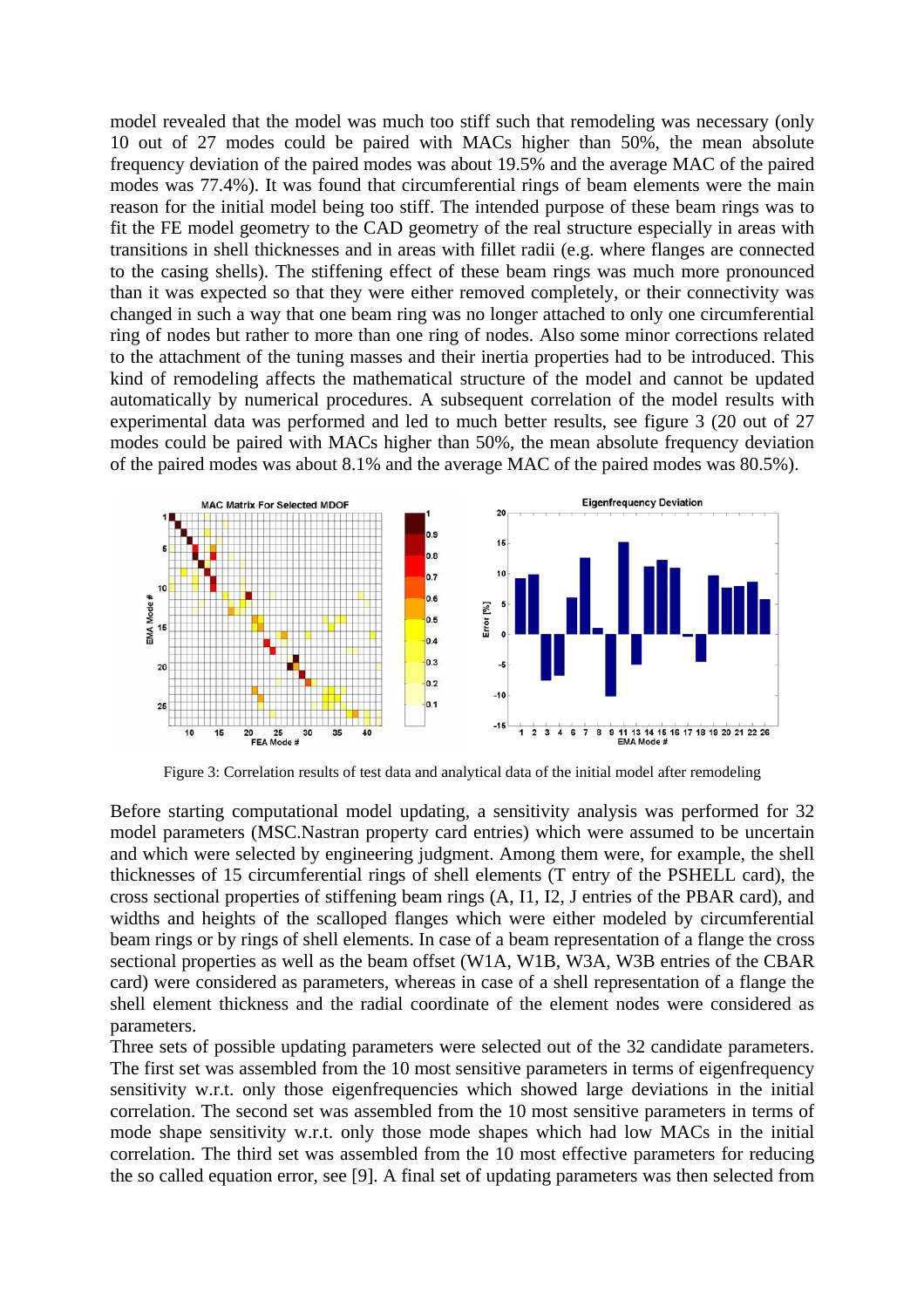the three different sets by finding those parameters which are members in all three independent sets or in at least two of these sets.

The 10 most effective model parameters were selected for updating from the three different sets, but it was found out that these 10 parameters were not completely independent like, for example, the cross sectional area and the area moment of inertia of a beam. By using nonlinear relations among the 10 selected parameters it was possible to further reduce the number of updating parameters to only four independent parameters, which, however, did not only affect the 10 model properties considered for updating, but also 6 other model properties which were not considered previously. Table 1 comprises the four independent updating parameters and their relation to 16 different model properties (i.e. MSC.Nastran property card entries). Each of the 16 Nastran property card entries is related in a linear or non-linear way either to a single or to multiple independent updating parameters. These non-linear parameterto-property relations can be derived by basic engineering equations such as the one shown in equation (14), where it can be seen that the area moment of inertia  $I_1$  of a beam with rectangular cross section and rigid offset is non-linearly dependent on three independent parameters, namely the beam height  $h$ , the beam width  $b$ , and the thickness  $t$  of the shell element to which the offset beam is attached (see figure 4 for the connectivity of the beam element and the shell element).

$$
I_1(b, h, t) = \frac{bh^3}{12} + hb \left(\frac{h+t}{2}\right)^2
$$
 (14)



Figure 4: Beam element eccentrically connected to a shell element node by a rigid offset

Such a non-linear parameter-to-property relation can be defined by MSC.Nastran DVxREL2 cards in conjunction with DEQUATN cards and are used in SOL 200 (design sensitivity and optimization) utilized by the updating software ICS.sysval.

Table 1 shows that not only stiffness properties are affected by the four updating parameters, but also so called non-structural mass properties (NSM entry of the PSHELL card). The relation to these non-structural mass entries were introduced in order to keep the overall FE model mass constant during model updating, because the material density was already adjusted to meet the weighted mass of the real structure.

It should be noted here that the parameters were selected based on a sensitivity analysis and on engineering judgment. A sensitivity analysis, however, only indicates whether parameters are sensitive but does not give an indication about the error on the parameters. For example, there may be parameters in the FE model which are definitely wrong but have not been selected as updating parameters because of their low sensitivities. Insensitive parameters should not be used as updating parameters, because in this case it must be expected that these parameters cannot be identified from the test data. Insensitive parameters would also suffer from unreasonably high parameter changes during computational updating which cannot be explained by physical reasoning but from the behavior of mathematical optimization. Parameters which are insensitive in case of single component model updating may become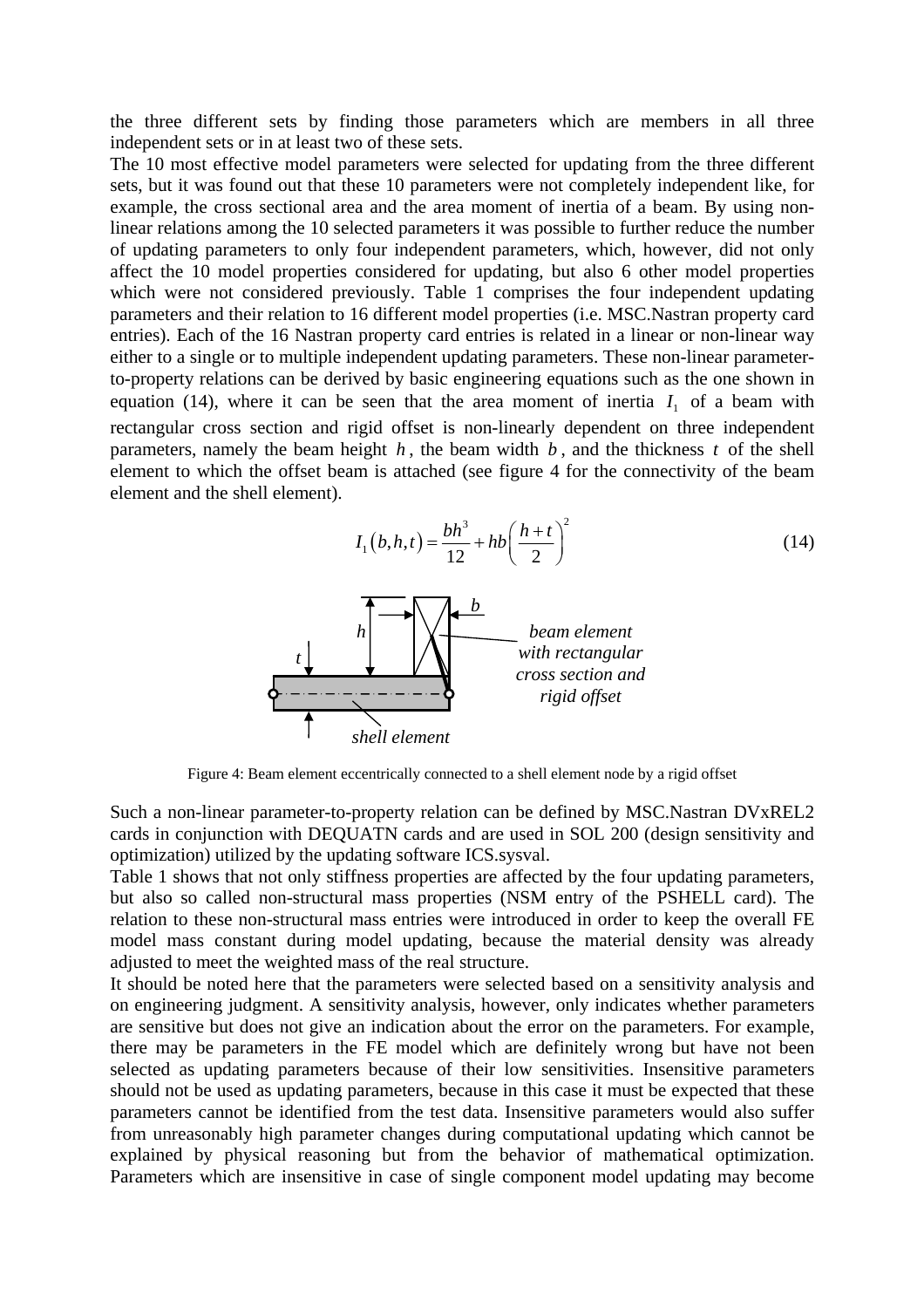more sensitive when they are contained in a subassembly model or even in the whole engine model. If some parameters are still insensitive there, it can be concluded that they cannot be identified from the available test data.

| <b>Parameter</b><br><b>Number</b> | <b>Parameter</b><br><b>Description</b>                | <b>Parameter to Nastran</b><br><b>Property Card Relation</b>            | <b>Property</b><br><b>Card Entry</b> |
|-----------------------------------|-------------------------------------------------------|-------------------------------------------------------------------------|--------------------------------------|
| 1                                 | height of scalloped front flange                      | beam cross section properties of<br>front flange (PBAR)                 | A<br>$\mathsf{I}$<br>12              |
|                                   |                                                       | beam offset of front flange (CBAR)                                      | W <sub>1</sub> A<br>W <sub>1</sub> B |
| 2                                 | width of scalloped front flange                       | beam cross section properties of<br>front flange (PBAR)                 | A<br>$\mathsf{I}$<br>12<br>J         |
|                                   |                                                       | beam offset of front flange (CBAR)                                      | W3A<br>W3B                           |
| 3                                 | thickness of 3 neighboring rings<br>of shell elements | shell thickness and non-structural<br>mass (PSHELL)                     | <b>NSM</b>                           |
|                                   |                                                       | shell thickness and non-structural<br>mass (PSHELL)                     | <b>NSM</b>                           |
|                                   |                                                       | shell thickness and non-structural<br>mass (PSHELL)                     | т<br><b>NSM</b>                      |
|                                   |                                                       | beam offset of rear flange affected<br>by shell thickness change (CBAR) | W <sub>1</sub> A<br>W1B              |
| 4                                 | thickness of conical shell<br>elements                | shell thickness and non-structural<br>mass (PSHELL)                     | т<br><b>NSM</b>                      |

Table 1: Final set of updating parameters and their relation to other model properties

Figure 5 shows the evolution of the eigenfrequency errors, the MAC values, and the updating parameters during 16 updating loops. It can be observed that the parameters already converge after 8 iterations.



Figure 5: Track plots of updating the CCOC model parameters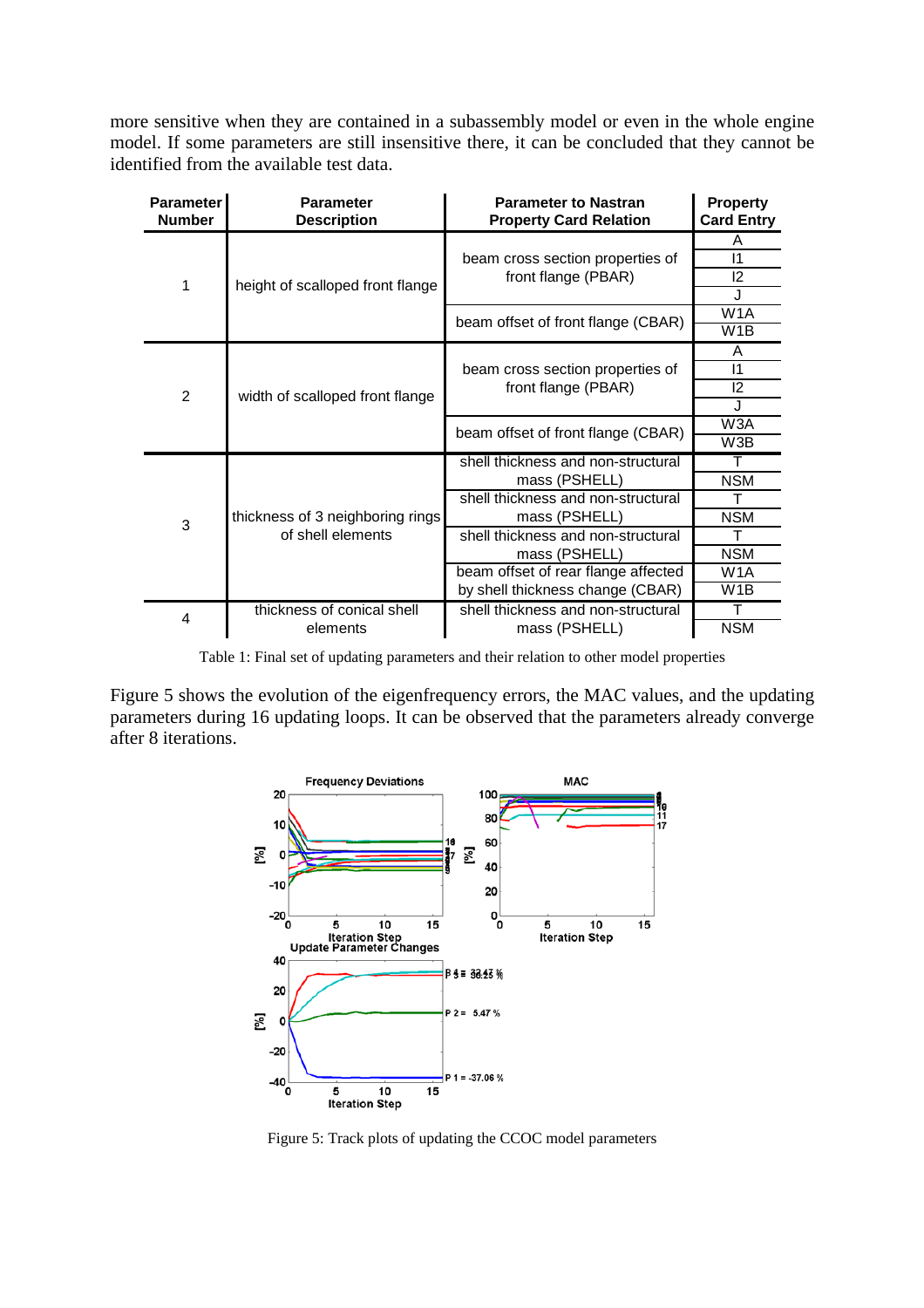The correlation after update (see figure 6) showed that 21 out of 27 modes could be paired with MACs higher than 50%, the mean absolute frequency deviation of the paired modes was about 4.4% and the average MAC of the paired modes was 82%. The last six modes in figure 6 represent the so called passive frequency range, i.e. these modes were not considered for updating (were not contained in the residual) but are used to check the prediction capability of the model. In this case, almost no improvement of the frequency deviations of the passive modes could be achieved. Since the influence of the passive modes of the CCOC model on the whole engine dynamics was found to be negligible no further attempts were made to improve the CCOC model in that frequency range.



Figure 6: MAC matrix and frequency deviations after update

The CCOC updating example shows how meaningful updating parameters can be selected based on different sensitivity studies and how only a few sensitive parameters can affect a relatively large number of FE model properties by defining non-linear relations among them. A common problem frequently encountered in updating of aero-engine components is the axisymmetry of some components. This axisymmetry property of the structure may lead to mode pairing problems since experimental and analytical mode shapes may appear rotated w.r.t. each other. Poor MAC values and cross pairing of modes which are close in frequency (even though the overall frequency deviations are acceptable) is one indicator for the problem of rotated modes. Different approaches for updating of axisymmetric structures are presented in [10] but shall not be discussed here.

#### **4.2 Computational model updating of sub-assembly models**

The idea of updating subassembly models was introduced since the whole engine model had too many interfaces (7 interfaces between 8 components in case of the aero-engine shown in figure 7). All these interfaces were modeled by flexible springs according to figure 8. The joints were idealized as flexible hinges at the bolt lines allowing for an axial opening of the joint bases. The axial opening was constrained by springs, and the corresponding spring stiffnesses served as potential updating parameters. In addition, it turned out that the joint stiffnesses are most sensitive w.r.t. the global bending modes of the whole engine structure, whereas the sensitivity w.r.t. most ovalizing shell modes turned out to be relatively low. This means that a relatively large number of joint stiffnesses had to be updated from a limited number of modes. It is believed that such an updating attempt is prone to ill-conditioning and is expected to yield unreasonable parameter changes. In order to improve the conditioning for updating the joint stiffnesses it was decided to reduce the number of joint stiffness parameters to be updated simultaneously. This can be achieved by generating subassembly models from assembling different component models validated in the previous updating stage. Figure 7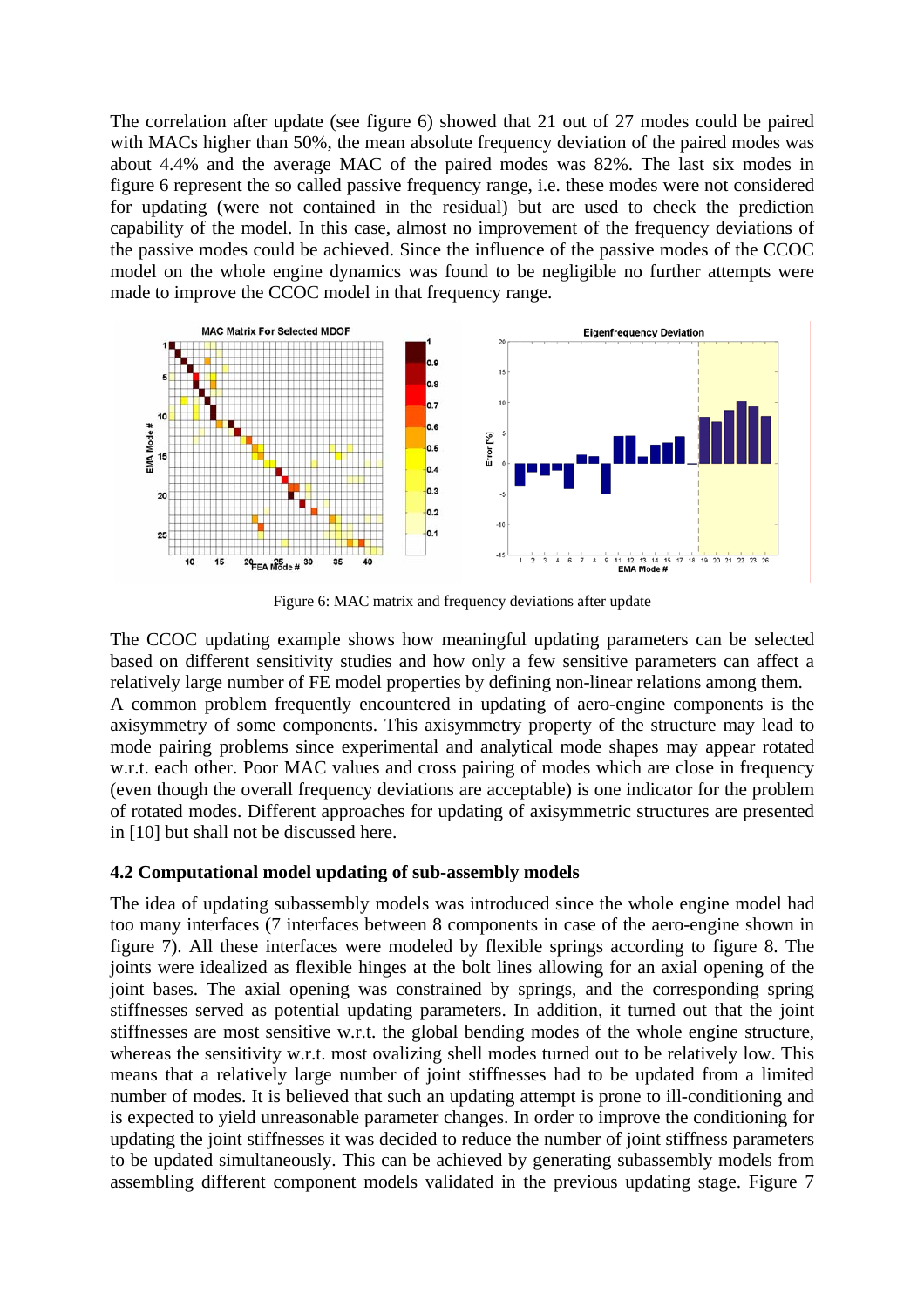shows the whole engine model and five different subassemblies where some subassemblies contain only one isolated joint and other subassembly models have multiple joints. There is also a bit of redundancy, because some joints are part of multiple subassembly models. All these subassemblies had to be tested individually and in some cases large masses had to be attached to the free interfaces in order to activate the joint stiffnesses in the tests. The modal data of these different subassemblies provided the experimental database for joint stiffness updating.



Figure 7: Exploded view on whole engine model and different subassembly models

In principle, less effort is involved in updating subassembly models compared to updating single component models. In component model updating the selection of meaningful updating parameters is the major step and can be very time consuming. In subassembly updating, where the subassemblies were generated from validated component models, it is clear from the beginning which parameters have to be updated. Therefore, in subassembly updating it has to be checked if all joint stiffness parameters can be updated simultaneously, or if some joint stiffnesses are relatively insensitive and should therefore not be considered as updating parameters. If this was checked, updating proceeds in exactly the same way as component model updating which has already been demonstrated on the CCOC example.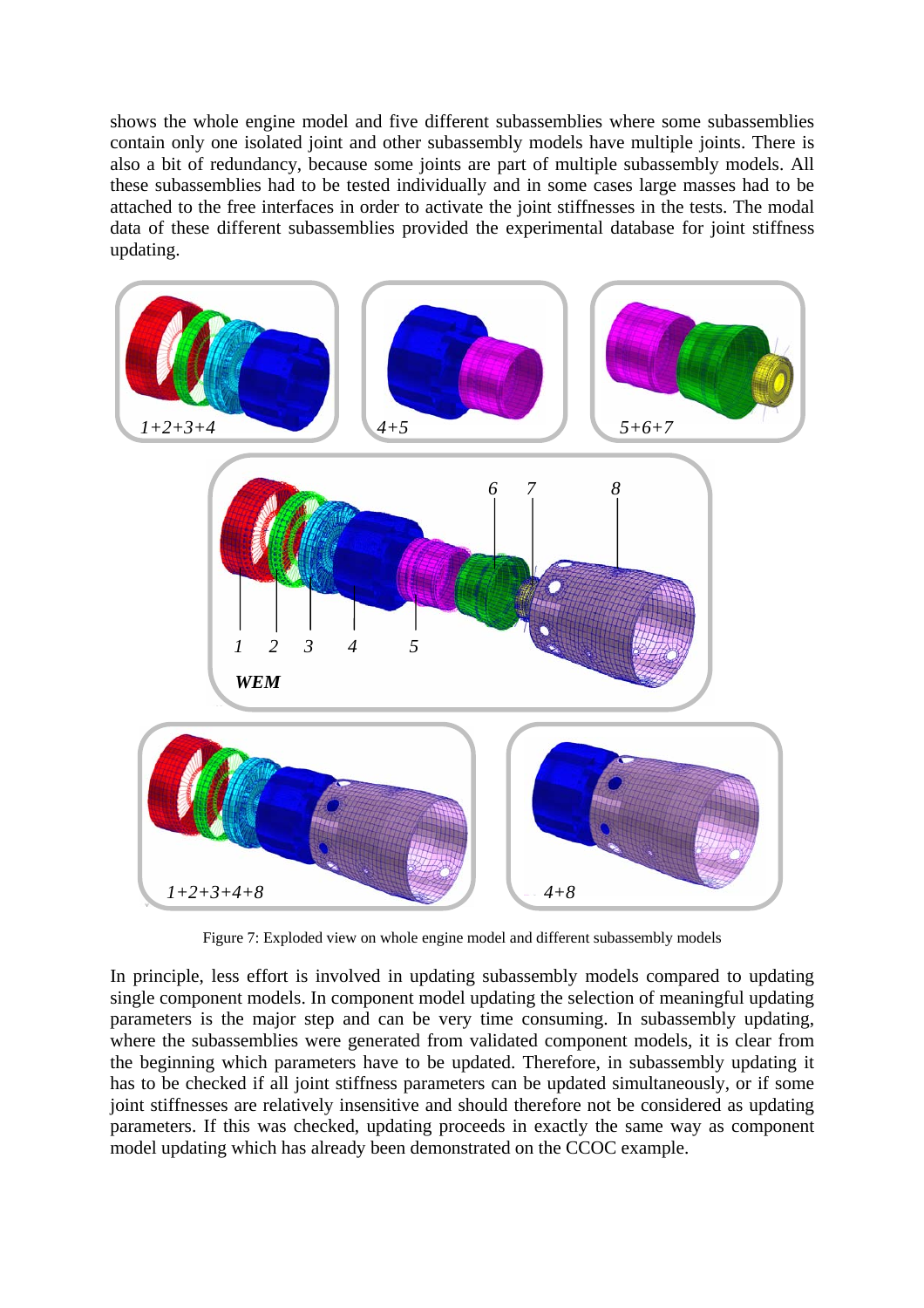

Figure 8: Principle arrangement for joint modeling

#### **4.3 Whole engine computational model updating of non-linear parameters**

Non-linear updating of the whole engine model outlined here to point out the updating strategy of the different stages of linear and non-linear computational model updating. Details of the non-linear updating work can be found in references [11, 12].

The non-linear updating software Update NL utilizes non-linear FRFs for updating non-linear parameters, e.g. those representing the joint non-linearities. A test setup with the whole engine supported by bungee cords was chosen for the non-linear tests. Step-sine tests with different constant excitation force levels ranging from 1N (quasi-linear) up to 70N excitation force were performed to measure a set of non-linear FRFs. Figure 9 shows the test setup with the bypass duct (component 8 in figure 7) removed from the whole engine assembly. This was done because of the large number of ovalizing shell modes of this component which are usually suppressed by the real boundary conditions of the structure. The measurement DoFs at which the non-linear FRFs were measured are shown schematically on the FE model (ca. 90.000 DoFs) in figure 9.



Figure 9: Test setup for non-linear step-sine tests and FE model with measurement positions

It was expected that the fundamental bending mode of the whole engine assembly shows nonlinear behavior in the large vibration amplitude regime. Hence, the step-sine tests were performed in a narrow frequency band around the resonance frequency of this bending mode. The experimental non-linear FRFs measured at the driving point are shown in figure 10 for different excitation force levels where it can be observed that the resonance frequency shifts towards lower frequencies and that the damping decreases with increasing excitation force levels.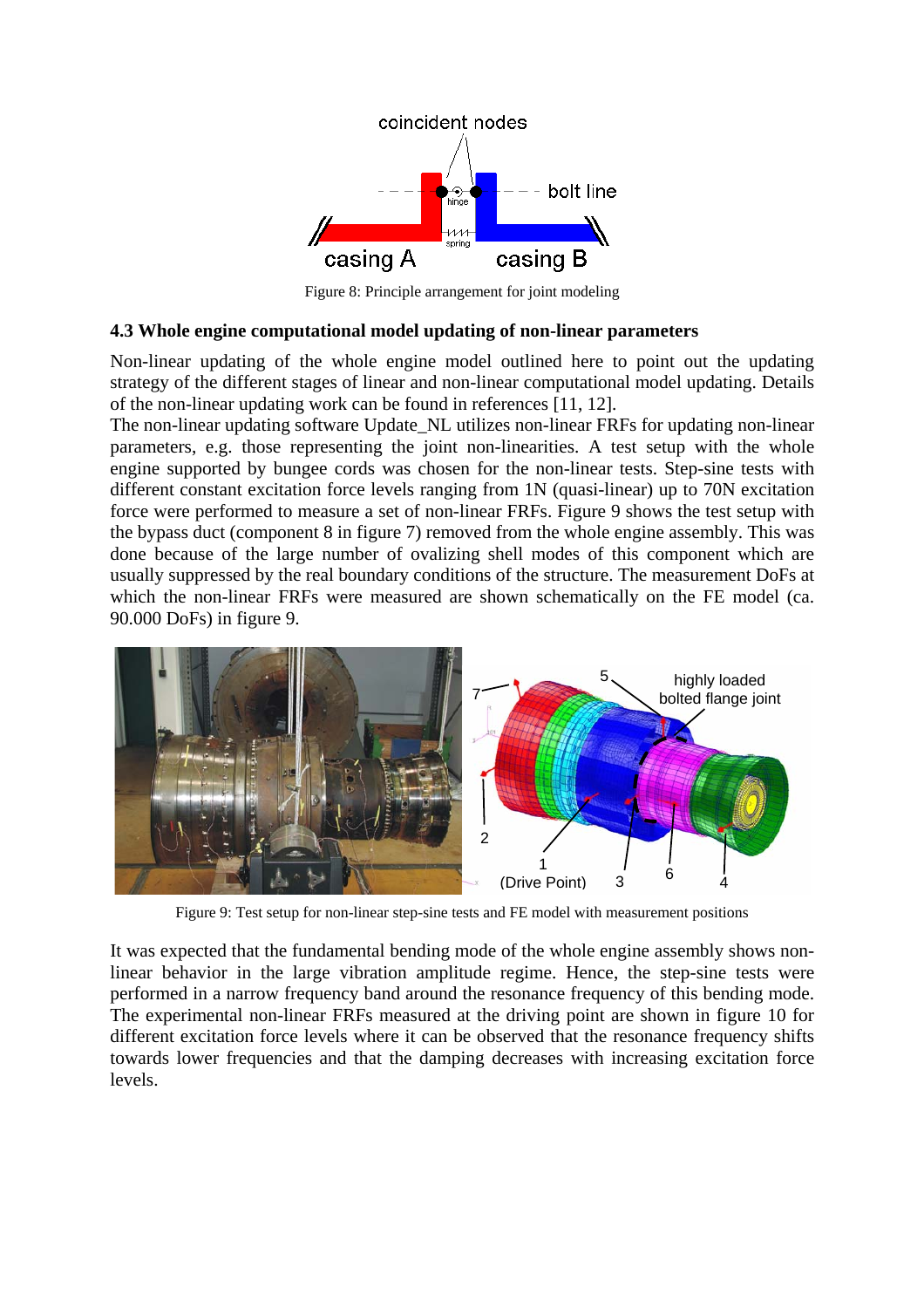

Figure 10: Non-linear experimental FRFs measured at the driving point

From FE simulations it was found out that only the joint between the intermediate casing (IMC, component 4 in figure 7) and the CCOC marked in figure 9 was sufficiently loaded (i.e. was reasonably sensitive) in the narrow frequency band investigated in the tests. Thus, it was decided only to model this joint in a non-linear way by supplementing the springs at the joint base shown in figure 8 by appropriate non-linear elements. The softening stiffness nonlinearity of the joint was modeled by 48 bilinear springs equally spaced on the circumference between the IMC and the CCOC, whereas the non-linear damping characteristic was modeled by 48 softening quadratic dampers (in addition to the underlying linear modal damping). The non-linear restoring forces of these elements are shown in figure 11.



Figure 11: Restoring force of bilinear spring and softening quadratic damper

The compression regime stiffness  $k_1$  of the bilinear spring represents the underlying linear joint stiffness and was identified using linear modal data (either from linear subassembly updating, or from linear whole engine updating). Therefore, only three non-linear parameters must be updated. These are the tension regime stiffness  $k_2$  and the transition point  $u_c$  of the bilinear spring and the damper constant  $c_{nl}$  of the softening quadratic damper. The underlying linear stiffness  $k_1$  is left unchanged which preserves the underlying linear model results in the low amplitude regime.

The residual vector was assembled from the non-linear FRFs measured at DoFs 1 to 4 of two different load levels, 20 N and 70 N excitation force (i.e. FRFs from the highest and from a moderate load level). Figure 12 shows the evolution of the updating parameter changes and of the normalized objective function during 10 updating iterations.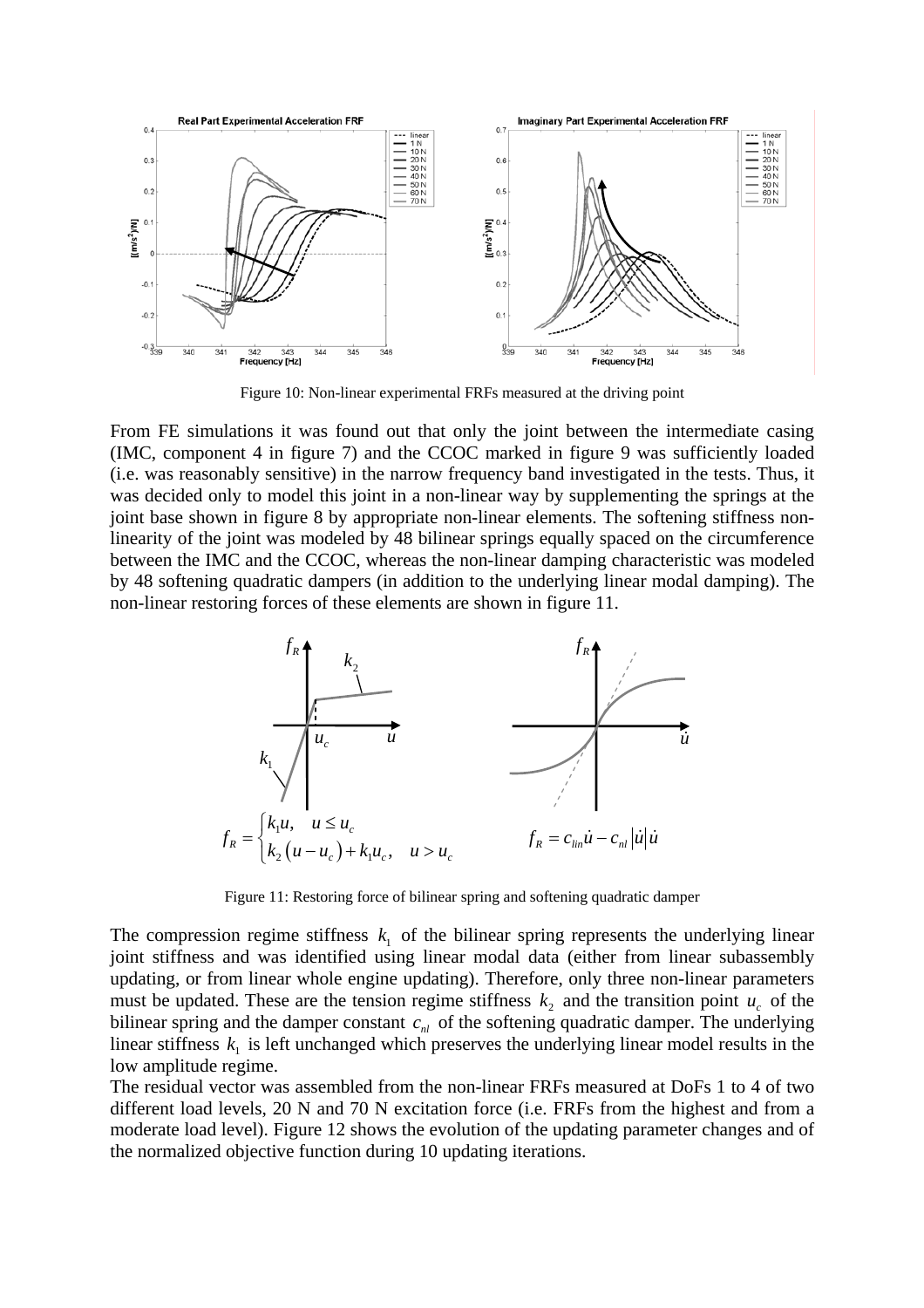

Figure 12: Evolution of non-linear updating parameters and normalized objective function

After non-linear updating the prediction capability of the model in the large amplitude regime was checked by comparing the analytical and experimental non-linear FRFs of those excitation force levels which had not been used for updating. Such a comparison is shown in figure 13 for the drive point measurement. It can be observed that after updating the nonlinear parameters the predicted non-linear FRFs are close to measured ones. Similar results as those shown in figure 13 were obtained at the other measurement DoFs as well but are not shown here (see references [11, 12]).



Figure 13: Comparison of analytical and experimental non-linear FRFs for different excitation force levels after non-linear updating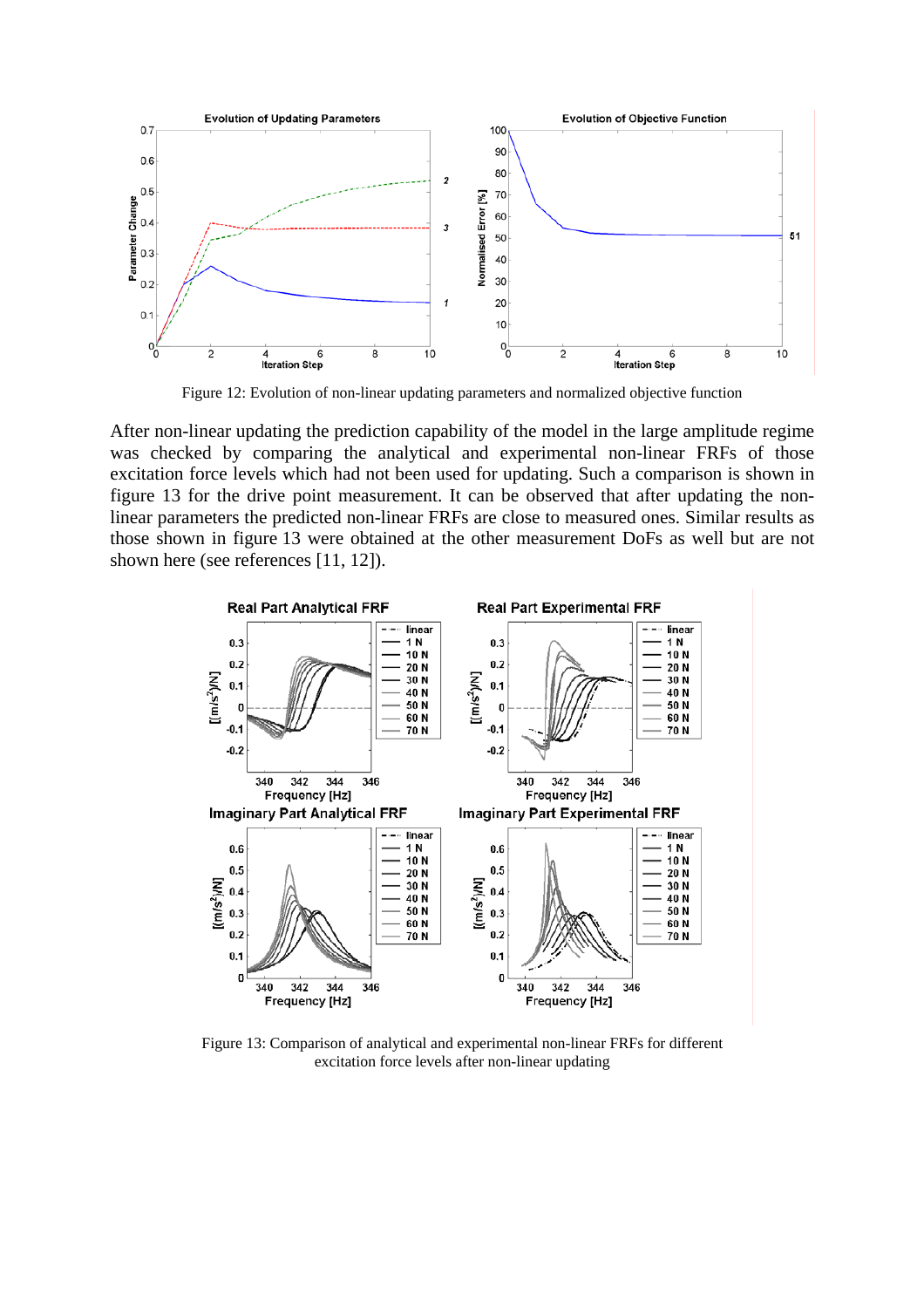### **5 SUMMARY**

In computational model updating, selected FE model parameters are adjusted in such a way that the deviations between FE model predictions and experimental results are minimized. Computational model updating represents a partly automated procedure for the validation of FE models which yields satisfactory results if the initial model and the test data fulfill a number of quality requirements.

If the updating parameters really represent the true and only sources of FE model errors, then computational model updating will yield excellent results. This, however, is a strong requirement which is difficult to achieve in engineering practice and is often the reason for unsatisfactory results of computational model updating when the updating parameters have been selected carelessly. If engineering judgment has been used not only in the selection of parameters but also in the definition of dependencies among them in order to reduce the overall number of independent parameters, then computational model updating can yield satisfactory results even in cases where the selected updating parameters do not represent the true and only source of model error. The resulting model after computational model updating must then be considered as an equivalent model which can be used for certain applications only but which cannot serve as a general purpose model.

The extension of the model validity into the non-linear regime by identifying non-linear joint parameters from experimental non-linear FRFs is a promising technique but is only meaningful when the underlying linear model was already successfully validated. It does not make sense to predict shifts of resonance frequencies due to joint non-linearities which appear to be smaller than the eigenfrequency deviations of the underlying linear model. The identification of non-linear parameters by using frequency responses residuals requires that the predicted non-linear responses are not too far away from the measured non-linear responses. This would be violated in case of large eigenfrequency errors of the underlying linear model and non-linear updating is then expected to yield unsatisfactory results.

Once the non-linear joint parameters have been identified using non-linear FRFs they can be used for non-linear transient analysis as well. It should be noted, however, that if the response levels which were used for non-linear FRF updating are too far away from the response levels that a structure might face under critical operating conditions, the predictions in the large amplitude regime may become inaccurate, because the non-linear effects may be different at strongly different load levels. This means that accurate predictions using a non-linear model as proposed here requires FRF measurements at relatively high vibration levels which are not always feasible in practice.

### **6 ACKNOWLEDGEMENT**



Part of the work presented here was performed within the European Research project CERES (Cost-Effective Rotordynamics Engineering Solutions), funded by the *European Commission* under the *Competitive and Sustainable Growth Programme* (Framework V, Key Action 4, 1998-2002). The authors would like to thank CBE (Mainz), Imperial College of Science, Technology, and Medicine (London), and MTU (Munich) for providing test data.